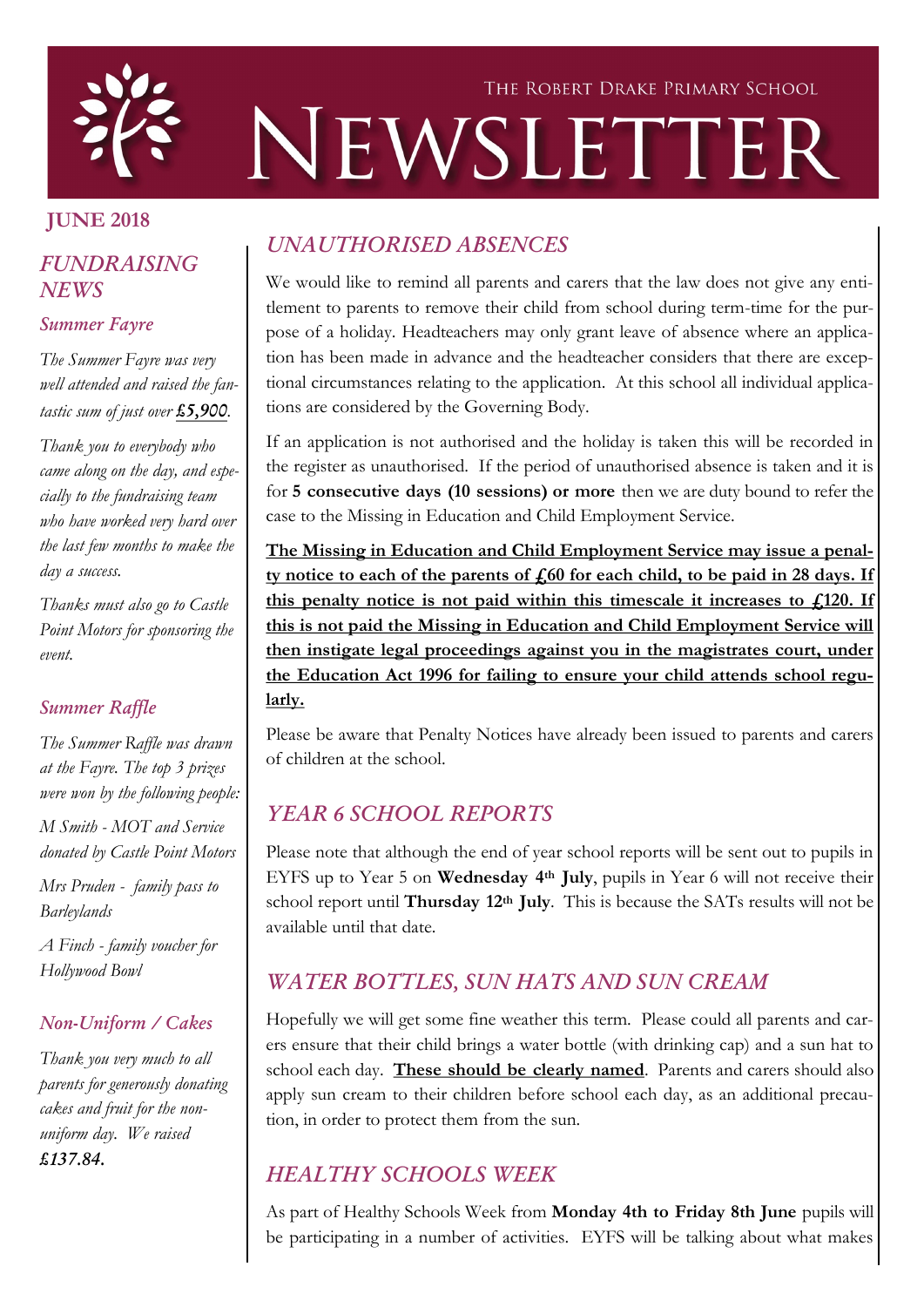## *Adventure Island Tickets*

*Tickets are now on sale further details have been circulated. The tickets are valid until December 2018, subject to park opening times.*

#### *GOVERNOR NEWS*

#### *Attendance*

*Attendance for May 2018 was 95.4%. This was lower than in previous months due to the very high number of pupils taking holiday in term time.*

us healthy, while pupils in Key Stage 1 will be taking part in cricket and finding out how to make fruit kebabs. Year 4 will be enjoying Fit 4 Action and Year 5 and 6 will be making healthy Caribbean food. The whole school will be taking part in sports day, weather permitting, on Thursday 7th June.

# *HI 5 NETBALL RALLY*

On 1st May, I captained a selected team of year 5 and 6 pupils when we took part in a netball rally at The Deanes School. We played 6 matches, winning 4 and losing 2. The team played really well together and we finished third in our group. Mrs Pollock, Mrs Taylor and Mrs Collins came with us to the rally. It was a very enjoyable experience for everybody involved.

Sam (Year 6)

# *SPORTS DAY - THURSDAY 8TH JUNE*

We are planning to hold Infant and Junior sports on Thursday 7th June. Infant Sports will begin at 9.30 am and Junior Sports at 1.30 pm. Please note that both events are weather permitting.

Further details about sports day have been circulated.

# *SUMMER CONCERT*

The Summer Choir Concert will be held on Thursday 12th July at 6.00 pm. Tickets are available at a cost of  $f(2.50 \text{ each.})$  The allocation is four tickets per child. Further details will be circulated soon.

# *YEAR 6—SECONDARY SCHOOL TRANSITION DAYS*

Year 6 children who are transferring to Appleton, King John or Deanes secondary schools in September will be attending transition days on Tuesday 26th June and Wednesday 27th June. Children who will be going to selective schools will visit them on alternative dates as advised by the schools. Information about these visits will be sent to Year 6 parents and carers from the secondary school.

# *THE APPLETON SCHOOL - 'GET READY FOR SECOND-ARY SCHOOL' PROGRAMME - YEAR 5*

All Year 5 pupils will take part in a workshop in school from 9.00 - 12.00 on Thursday 28th June. A teacher and students from Appleton School will run the event, which will help prepare children for the transition to secondary school.

## *OPEN EVENING—THURSDAY 5TH JULY*

The Open Evening will be held on Thursday 5th July from 3.15 pm until 5.30 pm. There is no need to make an appointment. It is an excellent opportunity for your child to show you their work.